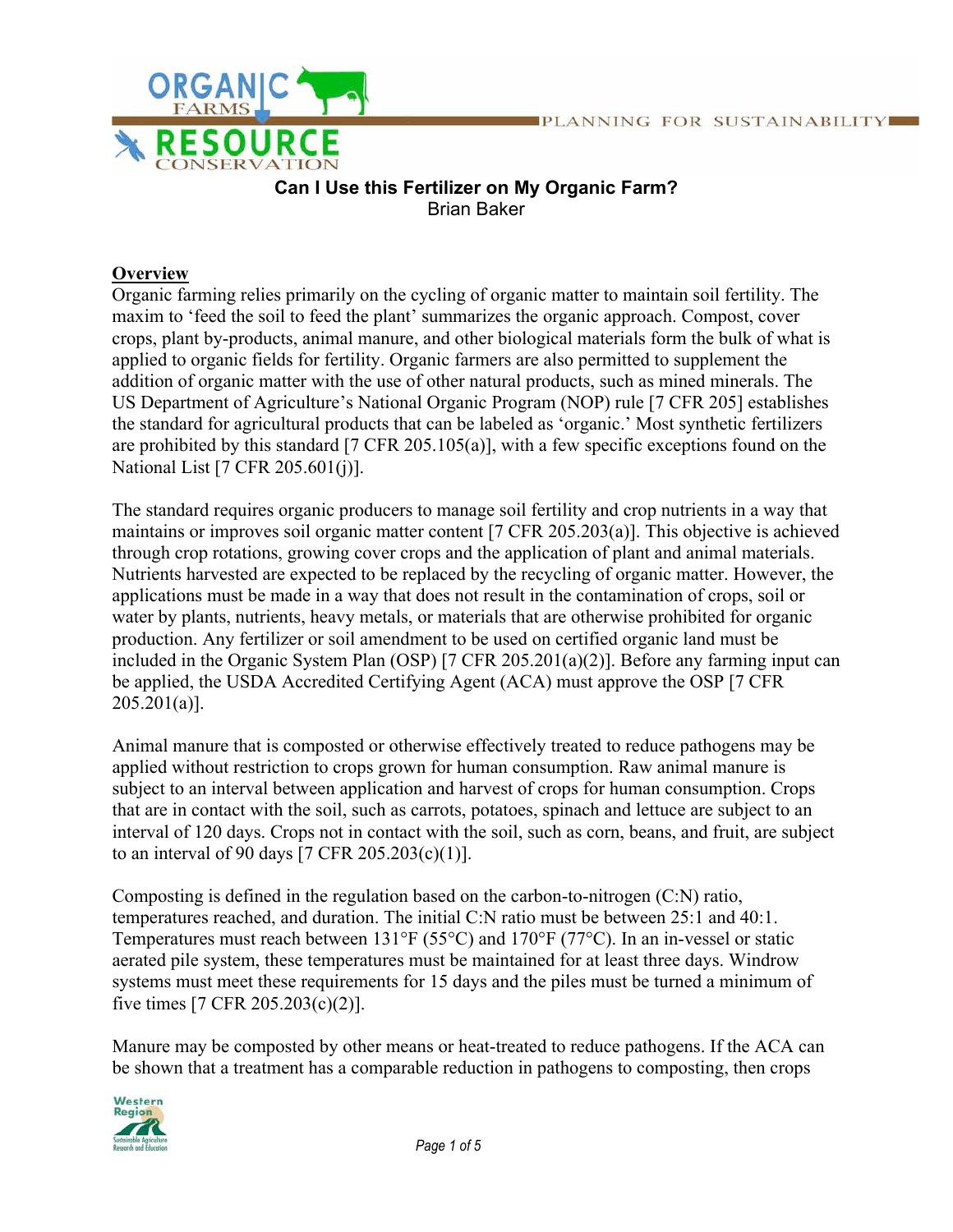may be harvested without the pre-harvest interval. Such processed manures are recommended to be incorporated in the soil so as not to reinfect crops grown for human consumption with food borne pathogens. Sewage sludge is categorically prohibited [7 CFR 205.105(g)].

### **Buyer Beware**

With the growth in organic farming, the number of packaged fertilizers marketed to organic farmers has also grown. Fertilizer labeling laws are enacted state-by-state in the United States. The regulators of fertilizer labeling laws are organized through the Association of American Plant Food Control Officials (AAPFCO). Most states follow the AAPFCO model bill, which defines 'organic fertilizer' as '[a] material containing carbon and one or more elements other than hydrogen and oxygen essential for plant growth' (AAPFCO, 2008). This definition permits fertilizers to be labeled as 'organic' even if they do not necessarily comply with the NOP standards to produce organic food. As a result, sewage sludge, urea and blended fertilizers that contain organic matter and a variety of synthetic fertilizers that contain some carbon may bear the 'organic' label but could result in the loss of the NOP certification of an organic field for three years if applied. There is a tentative definition for 'organic input' that more closely follows the NOP standard. However, that tentative definition has not yet been adopted by most states, coordination of state officials with USDA and ACAs will be a challenge, and the other conflicting uses of the word 'organic' on fertilizers are expected to continue to cause confusion for certified organic farmers.

### **Know What is In the Product**

When deciding whether to apply a fertilizer to a field, it makes sense to first know the composition of the product. The label should contain complete information on all of the ingredients, but not all fertilizer labels fully disclose all the ingredients. In general, ingredients of plant or animal origin, such as alfalfa meal or feather meal, should be identified in plain language. Some familiar ingredients may require additional information. For example, compost made using plant and animal materials and other natural ingredients would be acceptable. However compost that is made from sewage sludge or fortified with synthetic fertilizers would be prohibited.

Similarly, the presence of various chemical fertilizers, particularly macronutrient nitrogen, phosphate or potash sources on the label would indicate that the product is prohibited for use in organic production. These include all ammonia fertilizers and most nitrate fertilizers. Super- and triple-phosphate are also prohibited.

Highly soluble natural fertilizers are also restricted in their use because of concerns about the effects on soil and the environment. In particular, sodium (Chilean) nitrate, muriate of potash (potassium chloride) and calcium chloride are technically prohibited. However, sodium nitrate can be used for up to 20% of the nitrogen requirements of a crop. Muriate of potash may be applied provided that chloride accumulation in the soil is minimized. Calcium chloride may be used only as a foliar spray to treat a physiological disorder associated with calcium uptake.

Because organic standards are based in part on the cycling of natural nutrients, a number of similar or even chemically identical products can be allowed or prohibited based on their origin or manufacturing. For example, not all sources of lime are permitted. Mined limestone (calcium

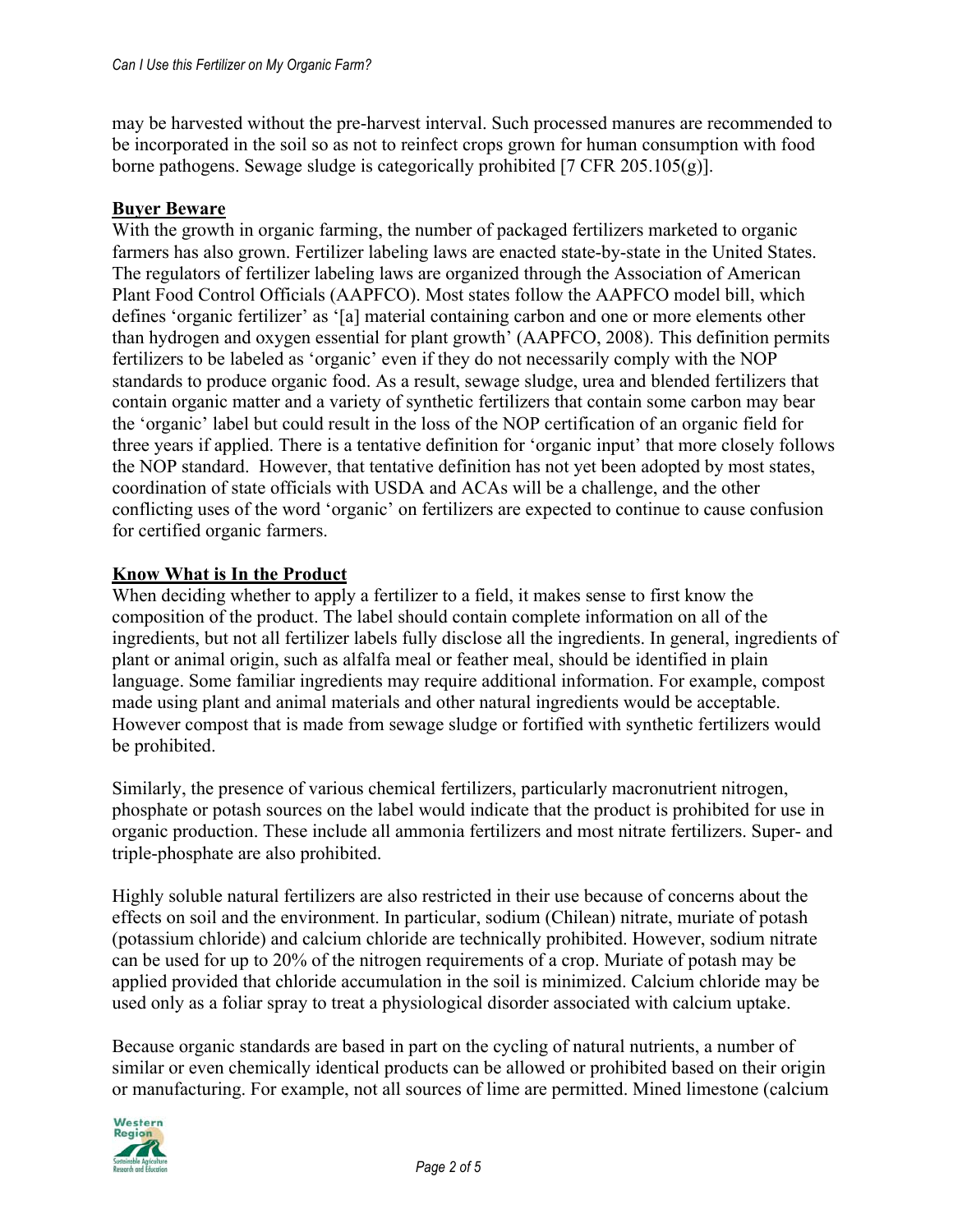carbonate) and dolomite (magnesium carbonate) are allowed. However, quicklime (calcium oxide), burnt dolomite (magnesium oxide), slaked lime (calcium hydroxide), and milk of magnesia (magnesium hydroxide) are not. Mined gypsum is permitted; calcium sulfate that is a by-product of superphosphate manufacture or from reclaimed drywall is not. Natural potassium sulfate from lake brine or recovered from mined sources are allowed, but potassium sulfate from entirely synthetic sources are prohibited.

A few synthetic fertilizers are permitted based on their traditional use in organic farming systems such as stabilized liquid fish products, aquatic plant extracts and humic acid derivatives. These are considered 'semi-synthetic' or nearly natural with a small amount of synthetic processing based on practical considerations. The secondary nutrients elemental sulfur and magnesium sulfate are also permitted from synthetic sources. Synthetic magnesium sulfate may be used only with a documented deficiency.

Synthetic micronutrients are also permitted with a documented soil deficiency of the nutrient in question. ACAs may accept soil or plant tissue tests. Producers should also document the nutrient requirements for the crop being grown. Micronutrients recognized in the rule include boron, cobalt, copper, iron, manganese, molybdenum, selenium and zinc. Cation micronutrients may be applied in sulfate, carbonate, oxide or silicate form. Lignin sulfonate is permitted as a chelating agent.

When products that contain several ingredients that are allowed with restrictions, be ACA will usually require the producer to meet all of the restrictions associated with the restricted ingredients. For example, a blended fertilizer that contains uncomposted manure and synthetic zinc must meet the days-to-harvest interval and also document that the soil has a zinc deficiency.

### **Do the Ingredients Make Sense?**

Because organic fertilizers are comprised mainly of plant and animal materials, they will have relatively small amounts of the macronutrients, nitrogen (N), phosphorous (P) and potassium (K). Guaranteed analyses of fertilizers are often calculated on the phosphate  $(P_2O_5)$  and potash  $(K<sub>2</sub>O)$  that is immediately soluble or plant available, rather than the total amount that is in the product. The guarantees on the label, actual values determined by analysis and the contribution of nutrients by each of the ingredients all need to be consistent.

Fertilizer fraud is a potential problem. Nitrogen is often seen as the first limiting nutrient in organic production and therefore of greatest concern for willful product misrepresentation. Most organic sources of nitrogen are in the form of protein and are not water soluble. Proteins would tend to be in solid form and filtration to remove particles above a size that can pass through emitters would also remove a significant amount of the nitrogen. Protein nitrogen is slowly released in a plant-available form from organic matter. Therefore, the adulteration of fertilizers claimed to be NOP compliant with synthetic soluble nitrogen is a risk, especially with liquid products.

By knowing the approximate contribution of each ingredient for each nutrient, one can estimate whether the reported formulation is consistent with the label guarantee and final analysis. If the nutrients are concentrated in the fertilizer then the waste product from manufacturing the

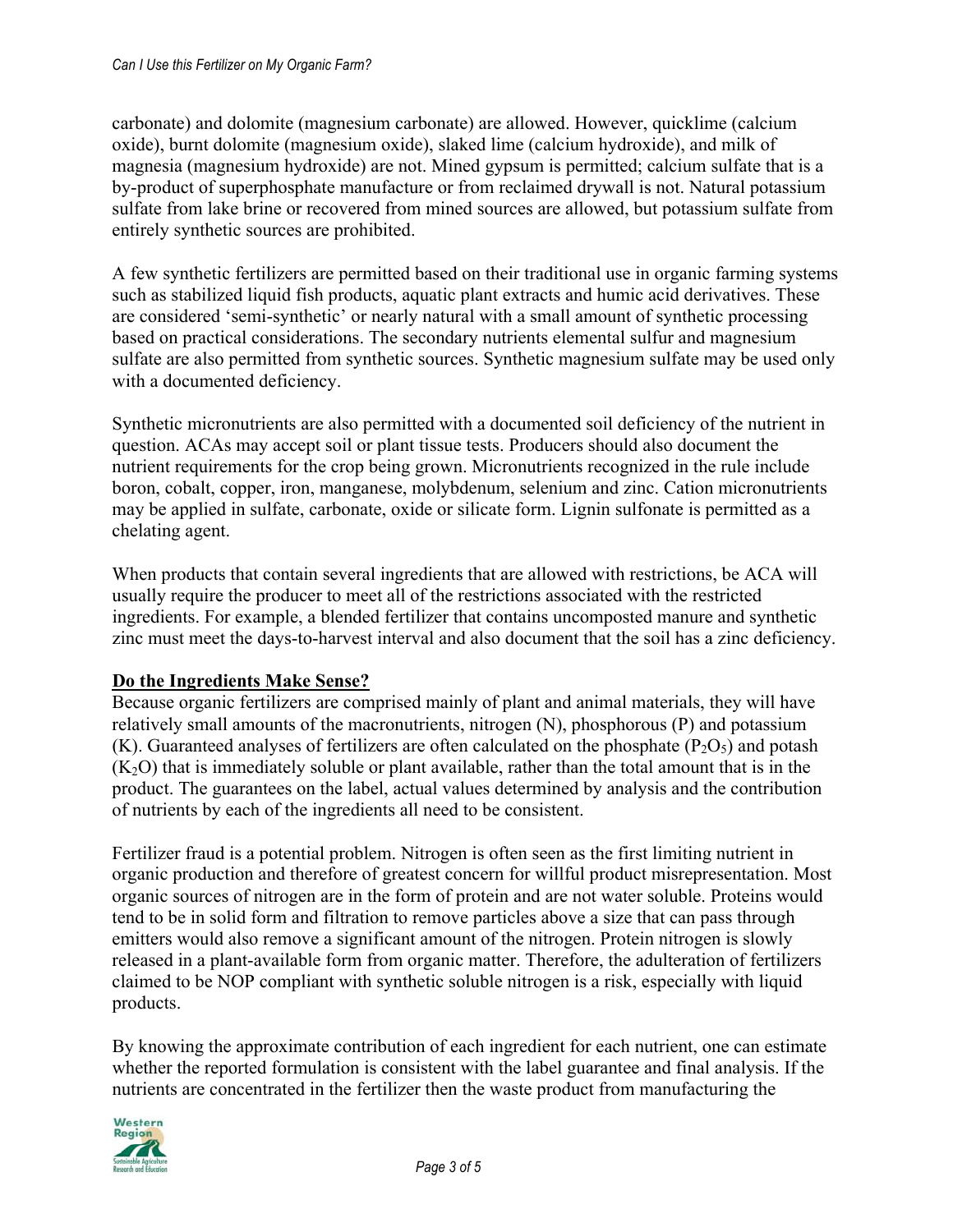fertilizer must be more dilute. If  $F_i$  the percentage of the ingredient reported in the formulation divided by 100 and the concentration in the ingredient of the nutrient in question is  $C_i$ , then the predicted value of the nutrient in the fertilizer should approximate the guarantee,  $G_i$  according to this formula:

$$
\sum_{i=1}^{n} F_i C_i \approx G_j
$$

In most cases,  $G_i = \{N, P_2O_5, K_2O\}$ . Nitrogen can be partitioned into nitrate (NO<sub>3</sub>-N), ammonia (NH4-N), organic soluble and organic insoluble. Phosphate can be partitioned into available (weak) and total (strong). The secondary nutrients calcium, magnesium and sulfur may also be indicators. In some cases, deficiencies of secondary minerals and carbon can be indicators of adulteration of synthetic high-nitrogen materials.

In the absence of a laboratory analysis of an ingredient for the reported nutrients, reference values from various published sources can be used.

# **Brand Name Material Lists**

The NOP established a policy that each Accredited Certifying Agent (ACA, certifier) is responsible for conducting its own reviews of inputs for agricultural production, such as formulated pesticides and soil amendments. The NOP also allows certifying agents to recognize reviews conducted by other certifying agents and competent third-party reviewers as described in the Verification of Materials policy linked below. All ACAs are required to verify, along with their clients, that all materials used or planned for use by certified organic operations comply with the NOP. To paraphrase, ACAs have three options available to determine whether branded or formulated products comply:

1. ACAs can contact the manufacturer to obtain disclosure of the contents of the product and verify that they all comply;

2. ACAs may consult with another ACA that has reviewed the information and accept their determination that the material is NOP compliant; or

3. ACAs may consult with a reputable third party source such as the Organic Materials Review Institute (OMRI) to review materials for compliance with the NOP regulation.

ACAs must document their determinations and verify that the inputs are used according to the regulation. ACAs must either have the capacity and expertise to review products or contract with organizations accredited do so. Many ACAs contract with OMRI, a non-profit initially established by certifiers specifically for that purpose. The Washington State Department of Agriculture (WSDA) also reviews products according to the NOP and publishes a list of brand name products that other ACAs use. The OMRI and WSDA lists are both online. These lists are not comprehensive, so there may be other brand name products that can be used. However, in order to be sure that a product complies, the manufacturer must fully disclose all ingredients and manufacturing processes to an ACA or a third party contracted by the ACA. All ingredients must comply with the standards described above.